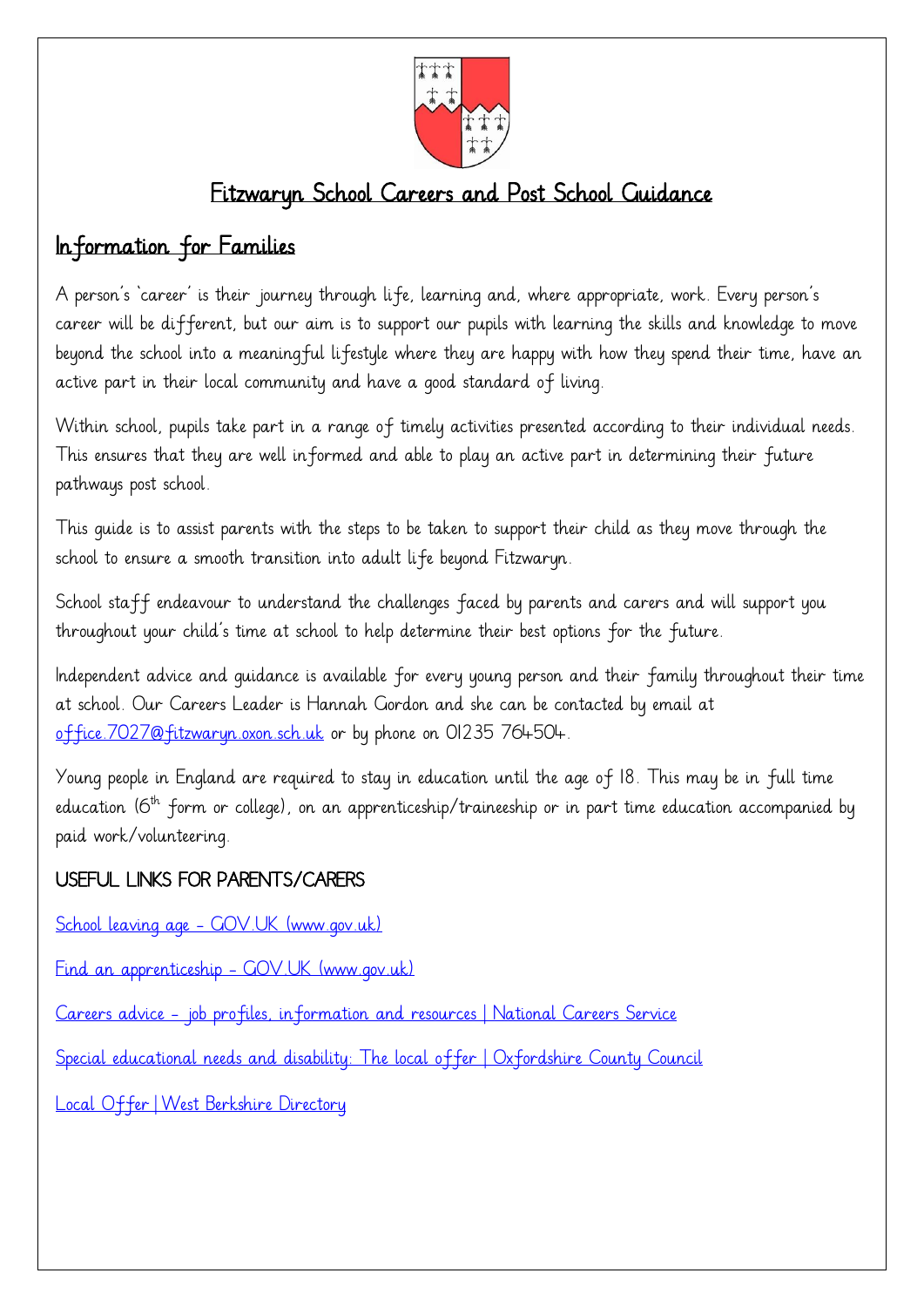#### Year 9

Year 9 is a good time to start helping your child to think about their future.

From school year 9, the annual review will include a focus on preparing for adulthood.

Areas discussed will continue to include education, health, and community inclusion.

From this review onwards, choices for after Fitzwaryn will also be considered including employment and independent living.

| Help your child think                                                      | The Buzz Quiz is a fun way to look at personality type and what might be                                                                                                                                                                                            |
|----------------------------------------------------------------------------|---------------------------------------------------------------------------------------------------------------------------------------------------------------------------------------------------------------------------------------------------------------------|
| about their strengths,                                                     | suitable choices for your future.                                                                                                                                                                                                                                   |
| abilities and what they                                                    |                                                                                                                                                                                                                                                                     |
| en joy.                                                                    | <u>Buzz quiz - icould</u>                                                                                                                                                                                                                                           |
| Research future choices.                                                   | Arrange a meeting with school for careers information, advice and quidance<br>to find out more about future choices including post school education,<br>employment, house, out of school activities/community inclusion/friendships,<br>and use of the local offer. |
|                                                                            | Key Topics to cover at annual reviews from year 9 2019                                                                                                                                                                                                              |
|                                                                            | (preparing for adulthood org.uk)                                                                                                                                                                                                                                    |
| Check and update the All<br>About Me parents                               | This must be submitted to school when requested prior to your child's annual<br>review meeting. You can ask your child's teacher for support with this if                                                                                                           |
| perspective for your<br>child's EHCP.                                      | needed. Ideas and support are also available online, including                                                                                                                                                                                                      |
|                                                                            | Nancy's tips for writing an EHCP parental statement - Special Needs Jungle                                                                                                                                                                                          |
| Agree EHCP outcomes in<br>line with moving into<br>adulthood at the annual | This a significant review for your child where aspirations and plans for<br>adulthood will begin to be discussed.                                                                                                                                                   |
| review meeting.                                                            | School will support with updating your child's EHCP and will help with                                                                                                                                                                                              |
|                                                                            | ensuring that the outcomes planning that is introduced in this review reflects<br>their aspirations for adult life.                                                                                                                                                 |
| Open a bank account for                                                    | Open a simple debit card bank account jointly in the child's name. Seek                                                                                                                                                                                             |
| your child.                                                                | advice from your bank on an account that can transfer to your child once                                                                                                                                                                                            |
|                                                                            | they reach adulthood.                                                                                                                                                                                                                                               |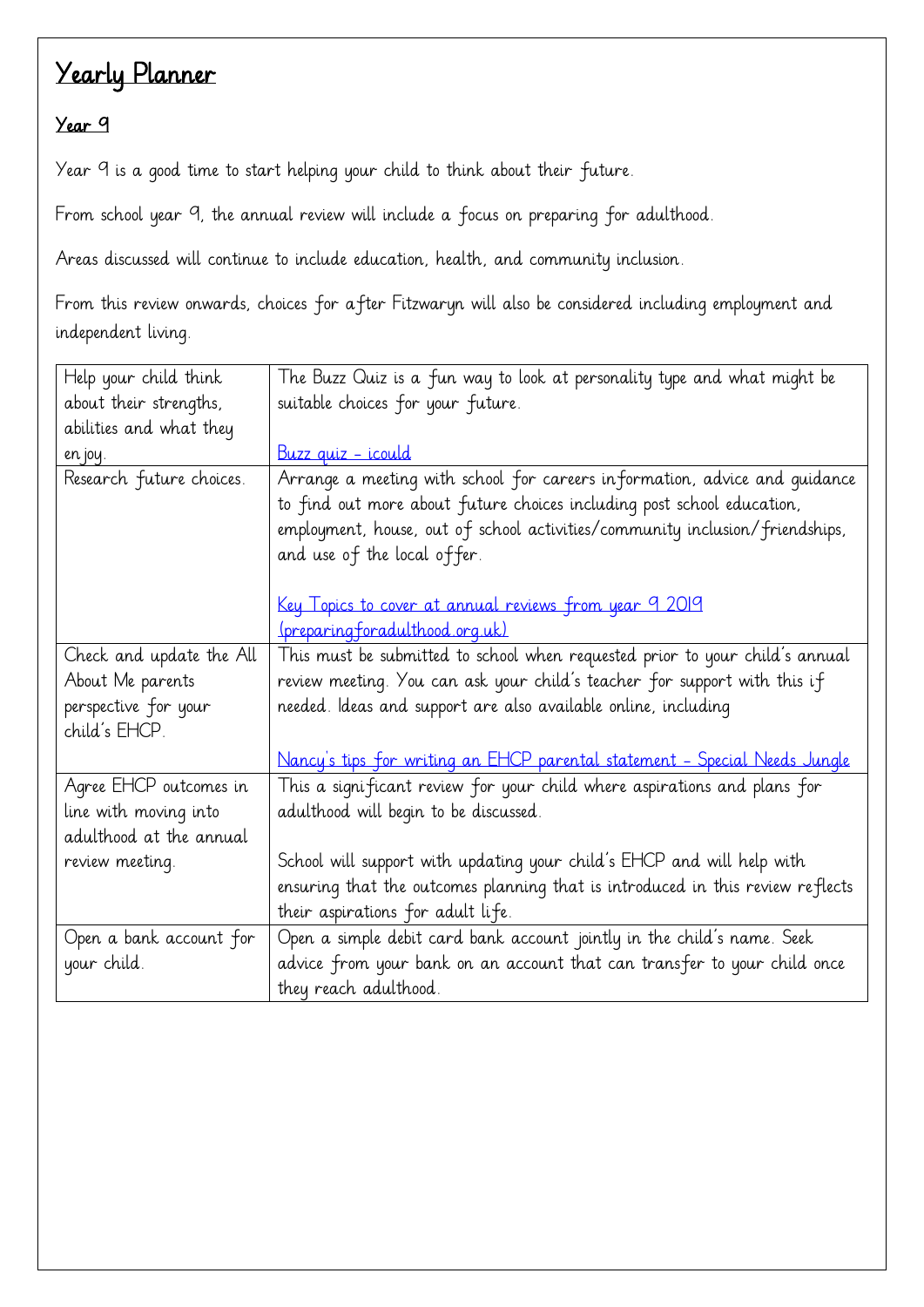#### Year 10

At the end of year 11, your child will have the choice to remain at Fitzwaryn school and move into the Student Centre (sixth form) or move on to further education elsewhere. Young people are expected to stay in education until the age of 18 years. Special educational need provision is available for longer if required (up to 25 years), if your child can be seen to be making progress.

A common pathway is for young adults to spend 3 years at sixth form and then go on to college, although college courses can be started at age 16.

| Explore post I6 options                                                  | Open days are a good way to explore what is on offer, both in terms of the<br>course and support available for your child. Some examples of courses are<br>below.                                                                                       |
|--------------------------------------------------------------------------|---------------------------------------------------------------------------------------------------------------------------------------------------------------------------------------------------------------------------------------------------------|
|                                                                          | General open days are advertised on the college websites, individual visits are<br>also available – contact Hannah Gordon for quidance, help with contacts for<br>arranging visits and for further options.                                             |
|                                                                          | Oxfordshire County Council information on further education, jobs and<br>training for children and young people with SEN can be found at<br>Further education, jobs and training for children and young people with SEN  <br>Oxfordshire County Council |
|                                                                          | West Berkshire County Council information on further education, jobs and<br>training for children and young people with SEN can be found at<br>Preparing for Adulthood   West Berkshire Directory                                                       |
|                                                                          | Student Centre information can be found at<br>Fitzwaryn School - About the Student Centre<br>Student Centre visits by arrangement, please email the office.                                                                                             |
|                                                                          | Abingdon and Witney College, Abingdon Campus<br><u> Pathways - Towards Independence - Abingdon &amp; Witney College (abingdon-</u><br><u>witney</u> .ac.uk)<br><u> Pathways - Towards Employability - Abingdon &amp; Witney College (abingdon-</u>      |
|                                                                          | <u>witney.ac.uk)</u><br>Abingdon and Witney College, Witney Campus<br>Pathways - Abingdon & Witney College (abingdon-witney.ac.uk)                                                                                                                      |
| Ensure that your child<br>is on the GP's lifelong<br>disability register | The learning disability register - how to sign up and why you should - United<br>Response                                                                                                                                                               |
|                                                                          |                                                                                                                                                                                                                                                         |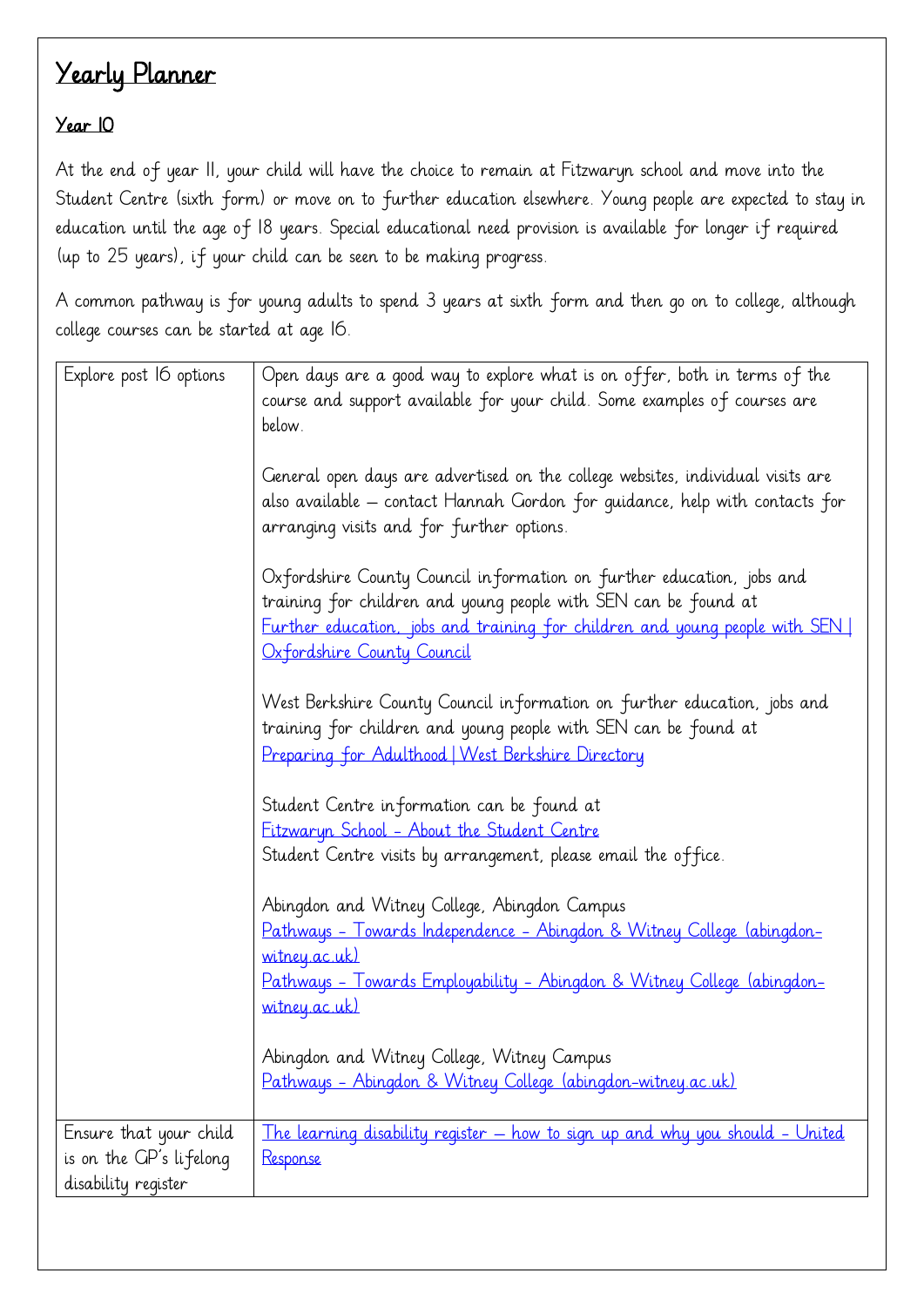#### Year II

At the end of school year II, there is a choice on whether to remain at school or move onto education elsewhere.

All young people must stay in some form of learning until the age of 18 years.

Once a young person reaches the age of 16 years, provided they have the mental capacity, the right to make requests and decision is now theirs, rather than their parents (Part 3, Children and Families Act 2014, Mental Capacity Act 2005).

| Decide with your child on | Special educational needs and disability: The local offer   Oxfordshire County           |
|---------------------------|------------------------------------------------------------------------------------------|
| their choice of post I6   | Council                                                                                  |
| education and make an     | Local Offer   West Berkshire Directory                                                   |
| application for a place.  |                                                                                          |
| Seek advice on benefits   | Child Benefit stops on 31 August or after your child's 16 <sup>th</sup> birthday if they |
| for young people aged 16  | leave education or training, however, it will continue if they remain in                 |
| years and over.           | approved education or training and they do not apply for other benefits in               |
|                           | their own right Child Benefit when your child turns 16 - GOV.UK (www.gov.uk)             |
|                           | Once a child reaches I6 years old they can claim benefits in their own right.            |
|                           | Individual circumstances <b>must</b> be considered in deciding the best options for      |
|                           | your family. Your child may be entitled to New ESA, Universal Credit, a                  |
|                           | Student Bursary, PIP.                                                                    |
|                           | If your child is unable to manage their own benefits, you can become their               |
|                           | appointee. This gives you the responsibility to make claims on their behalf and          |
|                           | to keep the DWP informed of any changes in your child's circumstances. You               |
|                           | can also manage their benefits payments.                                                 |
|                           |                                                                                          |
|                           | A quide for parents of disabled children can be found at                                 |
|                           | Benefits at 16   Contact                                                                 |
|                           | A webinar can be seen at                                                                 |
|                           | Webinar Recording - benefits for disabled young people 16-19 in England, Wales and       |
|                           | Northern Ireland - YouTube                                                               |
| Understand the            | A 5 minute video on the mental capacity act for parents and carers can be                |
| implications of the       | found at                                                                                 |
| mental capacity act       | The Mental Capacity Act: an animated guide by Infodeo. - YouTube                         |
| Consider if it is         | The Court of Protection make decisions on financial or welfare matters for               |
| appropriate to become a   | people who can't make their own decisions at the time they need to be made.              |
| Deputy for your child via | They may also appoint a deputy who makes ongoing decisions for those that                |
| the Court of Protection   | lack capacity. This is a legal process. See Court of Protection - GOV.UK                 |
|                           | (www.gov.uk)                                                                             |
| Continuing helping your   | For advice and quidance, call and arrange a meeting with your child's class              |
| child plan for the future | teacher or Hannah Gordon (Careers Lead).                                                 |
|                           |                                                                                          |
| post 19 options.          |                                                                                          |
| by starting to consider   |                                                                                          |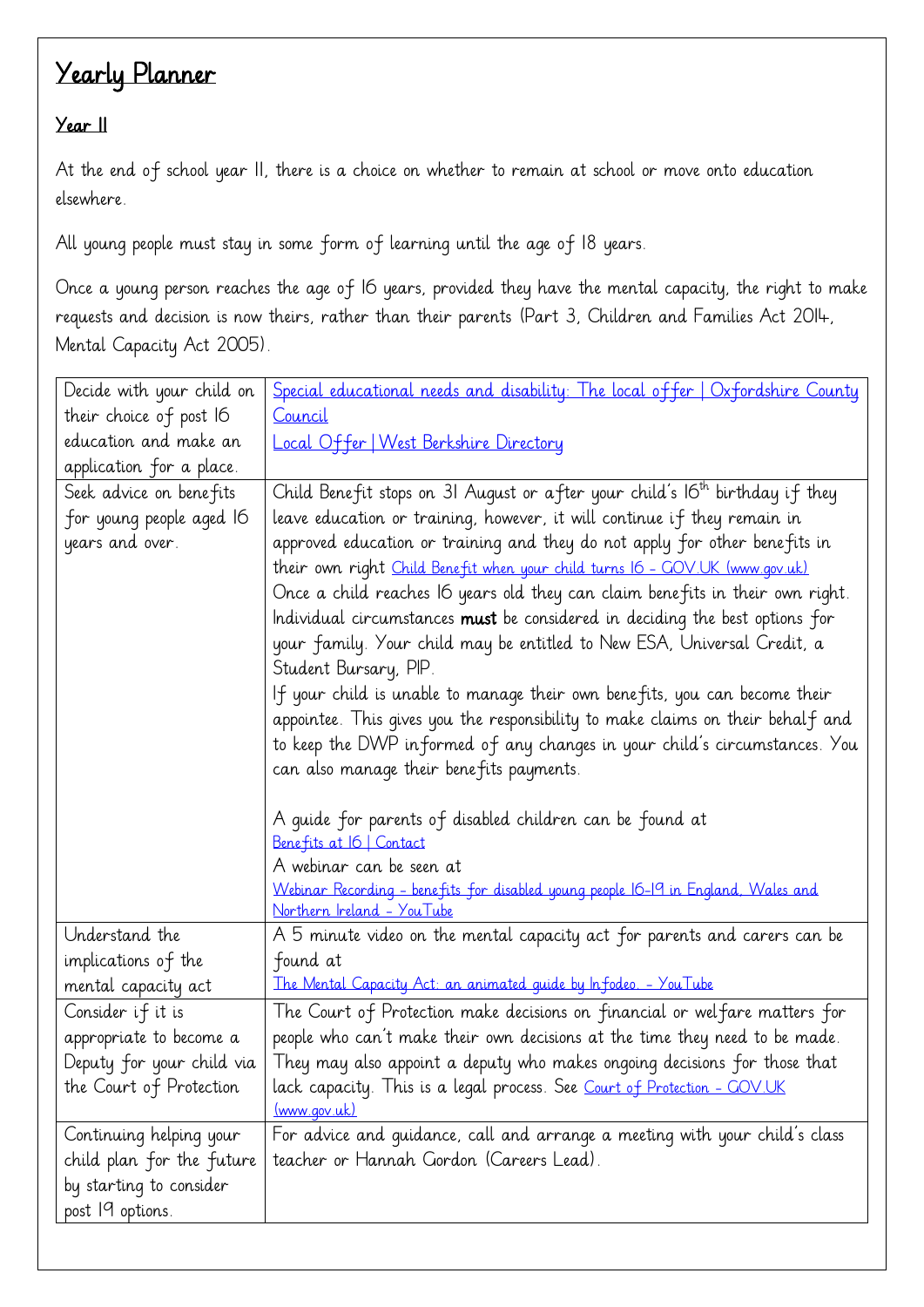### Year 12

Even though young people have just arrived in the Student Centre, we will begin planning with them and their families ready for leaving Fitzwaryn School.

| Apply for a student       | If your research has determined the best option for your family is for your         |
|---------------------------|-------------------------------------------------------------------------------------|
| bursary if appropriate.   | child to apply for benefits in their own right and they are entitled to New         |
|                           | ESA (Employment and Support Allowance) and PIP (Personal Independence               |
|                           | Payment), apply for a student bursary.                                              |
| Consider your child's     | If you do not have a social worker in the Children's Disability Team, and           |
| community support once    | your child is aged 17 and a half, you can choose to apply to the adult social       |
| they reach 18 years old.  | care team for support for them once they reach adulthood online here                |
|                           | Social and health care   Oxfordshire County Council                                 |
| Support your child to     | Discuss ideas for post 19 provision with class teacher or careers lead at the       |
| research post 19 options. | Autumn Term Parents Evening.                                                        |
|                           | Visit post 19 providers to help firm up choices. Hannah Gordon can help with        |
|                           | contact details if needed. Consider local colleges, residential colleges, supported |
|                           | internships, employment.                                                            |
|                           |                                                                                     |
|                           | Abingdon and Witney College                                                         |
|                           | Pathways - Abingdon & Witney College (abingdon-witney ac.uk)                        |
|                           | Newbury College                                                                     |
|                           | High Needs (newbury-college.ac.uk)                                                  |
|                           | Horizon College, Swindon                                                            |
|                           | Horizons College - Home                                                             |
|                           | Oxford College                                                                      |
|                           | <u>SEND - City of Oxford College (activatelearning.ac.uk)</u>                       |
|                           | Residential Colleges                                                                |
|                           | Home Page - Natspec                                                                 |
|                           |                                                                                     |
|                           | Employment and local labour market information                                      |
|                           | Find Your Future   OxLEP (oxfordshirelep.com)                                       |
|                           | Further education, jobs and training for children and young people with SEN         |
|                           | Oxfordshire County Council                                                          |
|                           |                                                                                     |
|                           | Inform annual review meeting of thoughts on post 19 choices, and the general        |
|                           | decisions that have been made such as type of education provider, living            |
|                           | arrangements etc.                                                                   |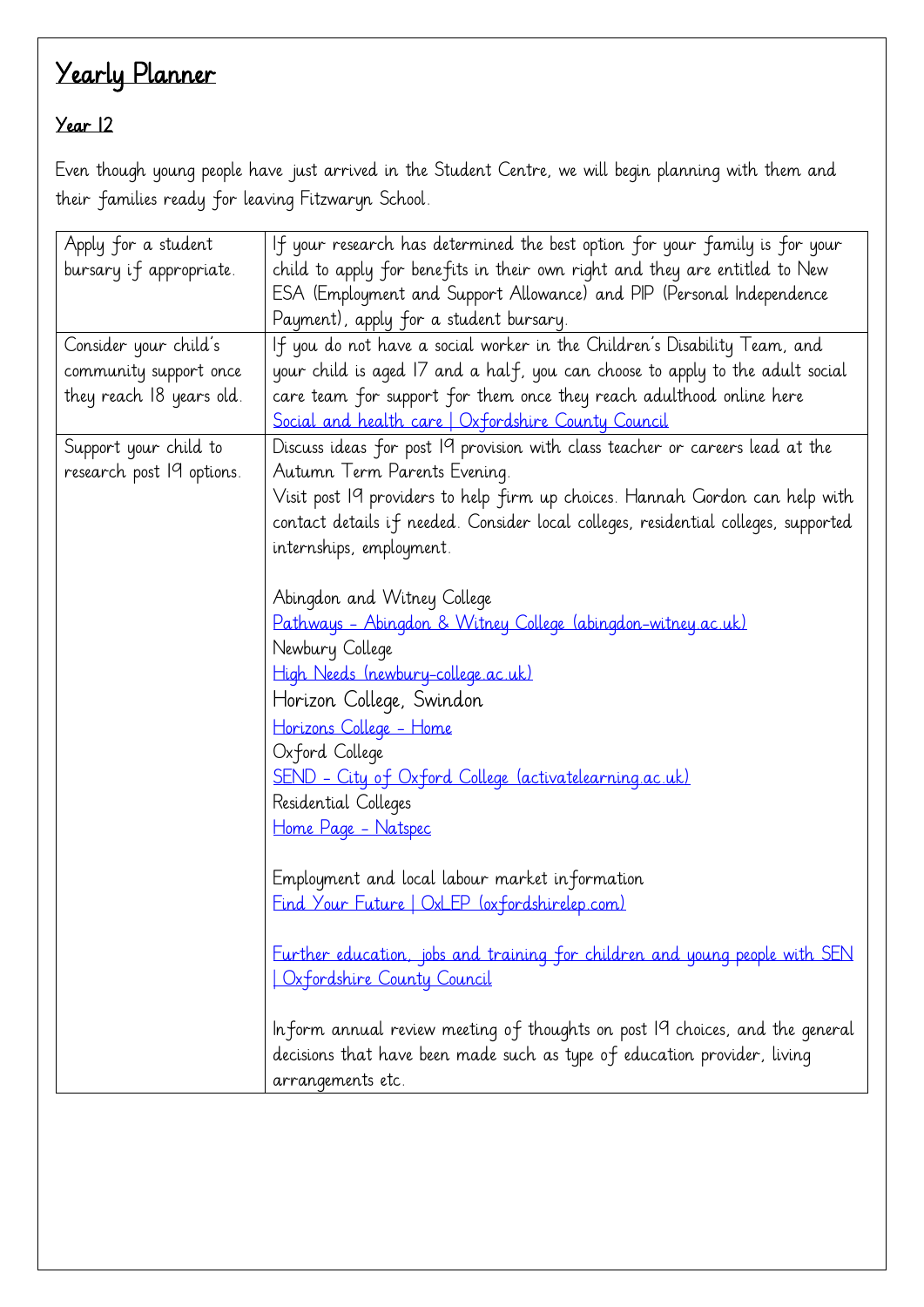#### Year 13

At the end of this school year the Transition Annual Review will take place.

Students should be ready to state where they want to go after Fitzwaryn by the year 13 Transition Annual Review.

When firming up on what's next, consider all of the outcomes from the EHCP. Think about education and health, but also community inclusion and keeping in touch with friends, routes to employment and living arrangements. Will a young person remain in the family home or move to residential college or supported living?

| As decisions are finalised, keep school and your child's SEN Officer<br>In the Autumn term,<br>informed of your plans, especially if you are considering out of county<br>complete any final visits<br>to place that your child<br>placements.<br>Discuss ideas for post 19 provision with class teacher and Careers Lead at the<br>may wish to move onto<br>Autumn Term Parents Evening. Further support to help with visits / decision<br>after Fitzwaryn. |  |
|--------------------------------------------------------------------------------------------------------------------------------------------------------------------------------------------------------------------------------------------------------------------------------------------------------------------------------------------------------------------------------------------------------------------------------------------------------------|--|
|                                                                                                                                                                                                                                                                                                                                                                                                                                                              |  |
|                                                                                                                                                                                                                                                                                                                                                                                                                                                              |  |
|                                                                                                                                                                                                                                                                                                                                                                                                                                                              |  |
|                                                                                                                                                                                                                                                                                                                                                                                                                                                              |  |
| making can be provided if needed. Be clear as to why your choices will                                                                                                                                                                                                                                                                                                                                                                                       |  |
| provide the best outcomes for your child, and why other options aren't                                                                                                                                                                                                                                                                                                                                                                                       |  |
| suitable. When making decisions, try to look forward to where your child                                                                                                                                                                                                                                                                                                                                                                                     |  |
| would like to be after their next destination.                                                                                                                                                                                                                                                                                                                                                                                                               |  |
| Your choices for your child's next destination can be recorded in the parent /<br>Inform annual review                                                                                                                                                                                                                                                                                                                                                       |  |
| carers section of the EHCP report. This will inform the local authority SEN<br>meeting of firm decision                                                                                                                                                                                                                                                                                                                                                      |  |
| on post 19 destination.<br>team when they begin to consult with colleges abut whether the college can                                                                                                                                                                                                                                                                                                                                                        |  |
| offer a place early in year I4.                                                                                                                                                                                                                                                                                                                                                                                                                              |  |
| Local college is the most straight forward case where funding for continued                                                                                                                                                                                                                                                                                                                                                                                  |  |
| education and the provision of transport should continue. The SEN Team                                                                                                                                                                                                                                                                                                                                                                                       |  |
| have a statutory duty to ask if the local college feels that they can meet your                                                                                                                                                                                                                                                                                                                                                                              |  |
| child's educational needs as this is likely to be the most cost effective option                                                                                                                                                                                                                                                                                                                                                                             |  |
| (and they are using public money). However, if you and your child feel that                                                                                                                                                                                                                                                                                                                                                                                  |  |
| the best option for your child is elsewhere, a clear explanation will be required                                                                                                                                                                                                                                                                                                                                                                            |  |
| along with why a local option would not be considered suitable.                                                                                                                                                                                                                                                                                                                                                                                              |  |
| It is important to keep in touch with the SEN Officer during this year as this                                                                                                                                                                                                                                                                                                                                                                               |  |
| may enable you to agree the desired destination for your child without a need                                                                                                                                                                                                                                                                                                                                                                                |  |
| for challenging decisions and a possible tribunal later in the process.                                                                                                                                                                                                                                                                                                                                                                                      |  |
| When your child turns<br>If your child has a social worker, this transition should begin around the time                                                                                                                                                                                                                                                                                                                                                     |  |
| 18, their social care will<br>that they reach 17 and a half years old.                                                                                                                                                                                                                                                                                                                                                                                       |  |
| move from the children's<br>A social worker from the adult team will meet with you and complete an                                                                                                                                                                                                                                                                                                                                                           |  |
| assessment to determine the package of support that your child will receive<br>disability team into the                                                                                                                                                                                                                                                                                                                                                      |  |
| adults social care team.<br>once they become an adult.                                                                                                                                                                                                                                                                                                                                                                                                       |  |
| The adult social worker will also support the family alongside the SEN<br>Health care (including                                                                                                                                                                                                                                                                                                                                                             |  |
| officer and school with what your child's day to day life will consist of once<br>therapy services) will                                                                                                                                                                                                                                                                                                                                                     |  |
| move to the adult health<br>they leave school.                                                                                                                                                                                                                                                                                                                                                                                                               |  |
| team.                                                                                                                                                                                                                                                                                                                                                                                                                                                        |  |